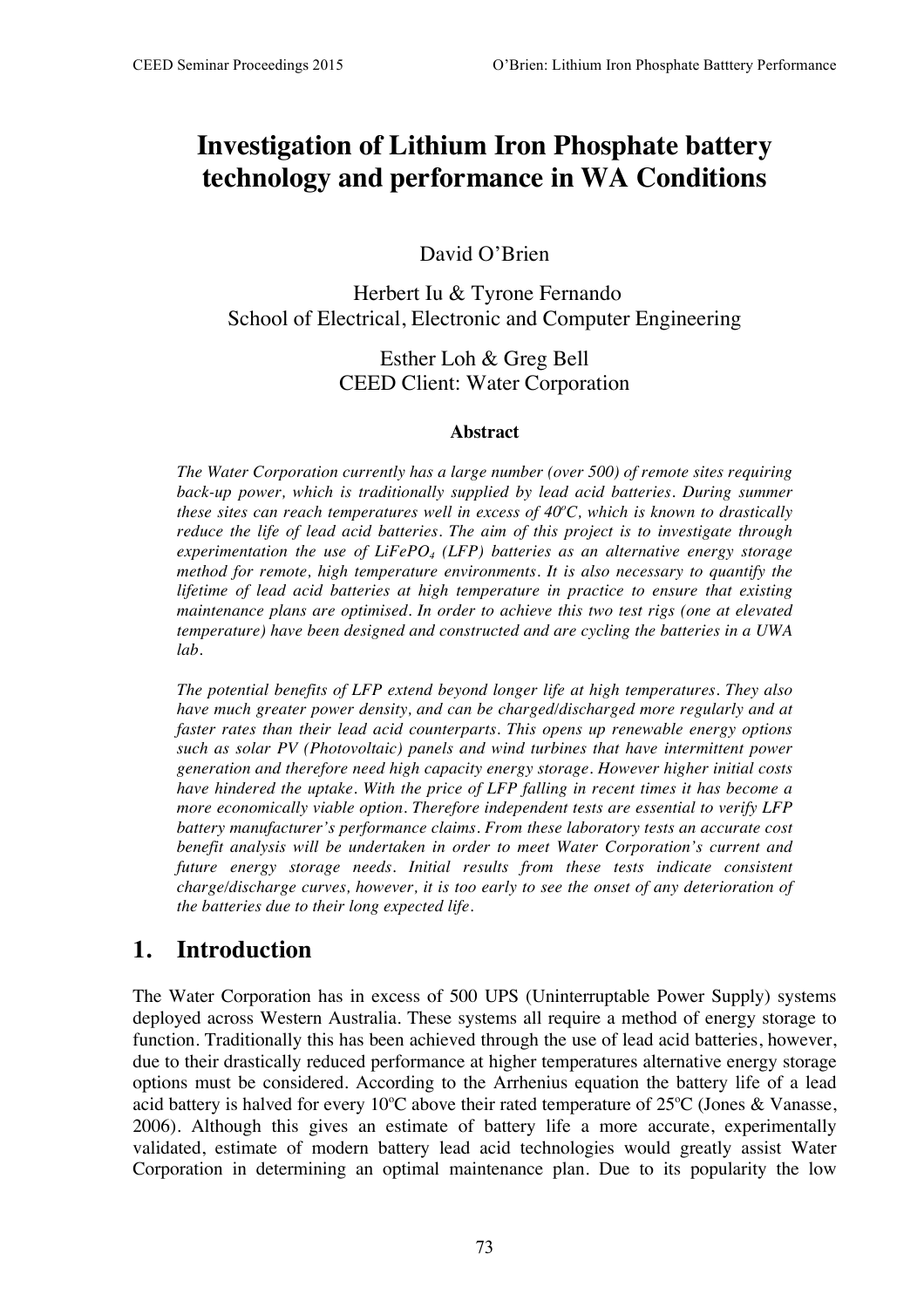maintenance Valve-Regulated Lead Acid (VRLA) type is the focus of this investigation alongside LiFe $PO<sub>4</sub>$  (LFP).

LFP batteries are an emerging battery chemistry that claim to operate at temperatures of up to 70°C without a significant effect on performance. LFP batteries are also offer greater power density than their VRLA counterparts; for a 200Ah, 12V VRLA battery weighing 65kgs, the equivalent LFP battery weighs only 25kgs (Magellan Power, 2015). Finally LFP batteries don't suffer from thermal runaway that has hindered the uptake of Li-ion batteries in the past. Thermal runaway is initiated by the cells being exposed to a high temperature and then perpetuated when the rate of internal heat generation exceeds the rate at which the heat can be dissipated by the environment (C&D Technologies, 2012). It ultimately leads to damage to the battery and possibly surrounding equipment or even nearby personnel as the cell can be exposed to hundreds of degrees Celsius during the reaction. LFP has both a much lower energy release and a much higher activation temperature of over 300°C (Linden & Reddy, 2002).

As Water Corporation shifts its focus towards renewable energy sources such as solar PV (Photovoltaic) panels and wind turbines, a more suitable energy storage method needs to be investigated to complement their intermittent power generation. High capacity, fast charging/discharging energy storage methods that are able to withstand a large number of charge/discharge cycles are therefore required. LFP batteries match all of these requirements where VRLA batteries are much less suitable. The overarching aim of this project is to quantify the lifetime and performance of both of these battery types and identify the most cost effective and reliable battery type in high temperature environments.

## **2. Process**

In order to test the batteries impartially the Depth of Discharge (DOD), charge rate and discharge rate have been adjusted to allow for the way each chemistry behaves. The DOD of VRLA is set to 50% while the LFP batteries are set to discharge 80% of their total capacity. This is due to the drastic reduction in lifetime when a VRLA battery drops below 50% (Saengprajak, 2007) or if LFP batteries drop below 80% (CALB USA Inc., 2014). Due to the long rated lifespan of both battery types (>10 years) any lifespan tests need to be accelerated as if the tests were conducted at normal speeds the results would be redundant by the time they were collected. This is where the "C rate" is used to determine the maximum rate that the batteries can be charged and discharged at for each battery chemistry. The "C rate" is a measure of the rate at which the battery is charged relative to its maximum capacity (MIT, 2008). i.e. a 0.5C discharge rate means the battery will discharge the entire battery in 2 hours. For a 40Ah battery this results in a discharge current of 20 Amps.

Figure 1 below shows the effect of changing the C rate on the discharge curve and available capacity of LFP. LFP can withstand a much higher C charge and discharge rate than VRLA and thus the C rates have been set accordingly. The C rate of LFP was set to 1C charge and discharge and VRLA 0.6C discharge and 0.1C charge as specified by their respective manufacturers.

#### **2.1 Testing Equipment**

Two test rigs have been developed for this project to collect the data required. A schematic of the experimental set-up is shown in Figure 2 below: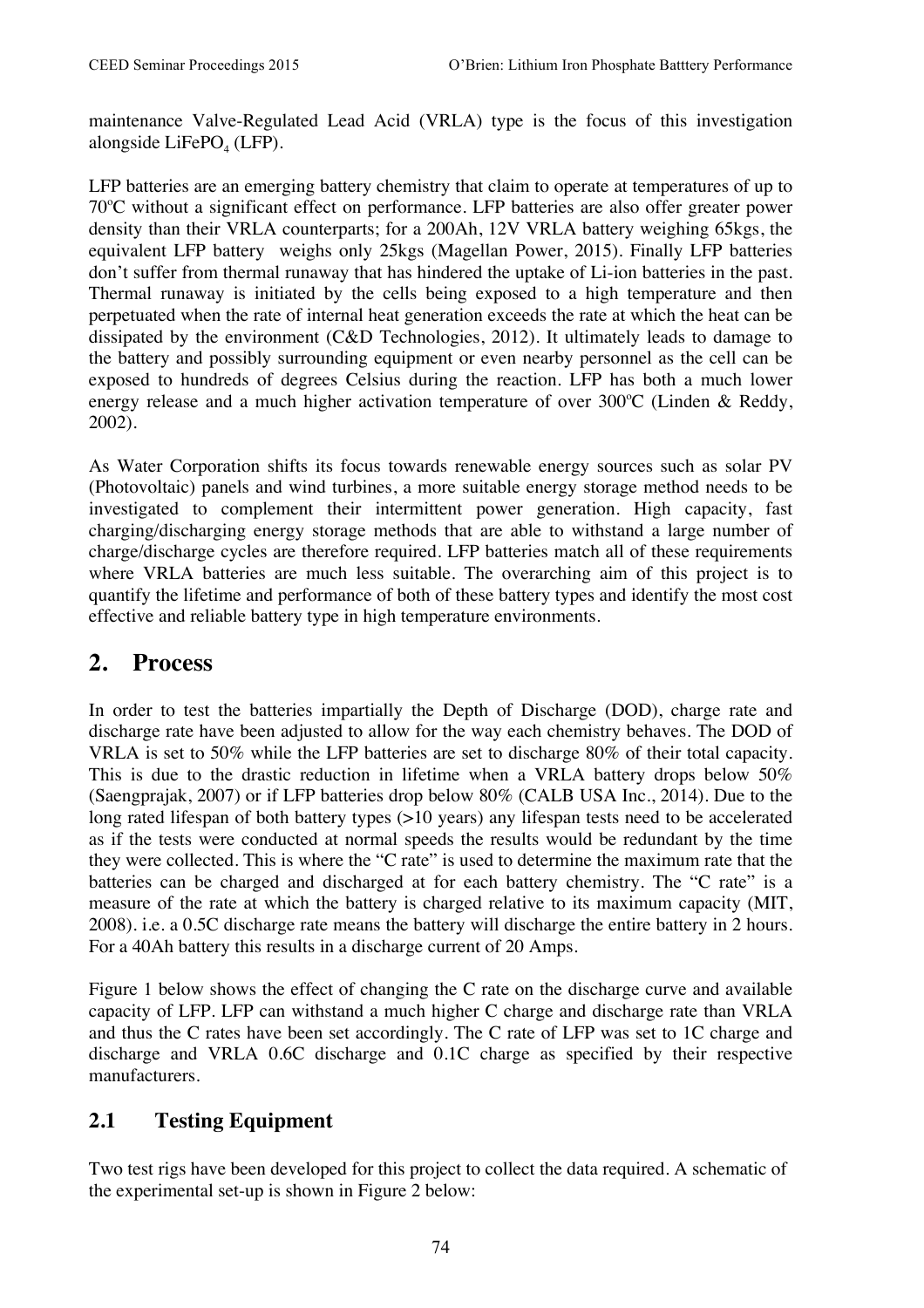

**Figure 1 LFP discharge at normal temperature (PowerTech Systems, 2013)**



**Figure 2 Battery test rig schematic**

Each of the batteries are connected to a smart charger and management system which can charge and discharge the batteries automatically. Both batteries are charged and discharged continuously (24/7). The smart charger logs the voltage, current and internal temperature of each cell in 2 minute intervals. Each charger has a dedicated I.P address which enables remote access to the logs via an Ethernet cable from each charger to a central network connected switch. The Battery Management System (BMS) can then be accessed remotely via any PC with Access Facility installed and reprogrammed through a USB cable. A temperature logger logs the temperature inside each of the rigs every 5 minutes with the heated enclosure maintained at 50°C via a heater and simple on-off controller.

Each of the batteries have their own BMS which actively balances the cells (required for Lithium) and restarts the charging process once the batteries reach their specified DOD. For this particular type of VRLA battery the 50% DOD voltage is 2.03Vpc or 24.36V for the room temperature enclosure and 2.105Vpc or 25.26V for the elevated temperature enclosure. These voltages are specified by the manufacturer with the elevated temperature enclosure temperature compensated by adding  $3mV$  per degree above  $25^{\circ}$ C. The LFP batteries are discharged to 3.1Vpc or 24.8V to reach a DOD of 80%. This is true for both enclosures as LFP batteries do not need to be temperature compensated *i.e.* their capacity remains the same at temperatures below  $70^{\circ}$ C. The rated capacity of the VRLA batteries is 33Ah for each of the two 13.65V (nominal 12V) blocks while LFP cells are rated at 3.2Vpc with 8 cells at 40Ah capacity.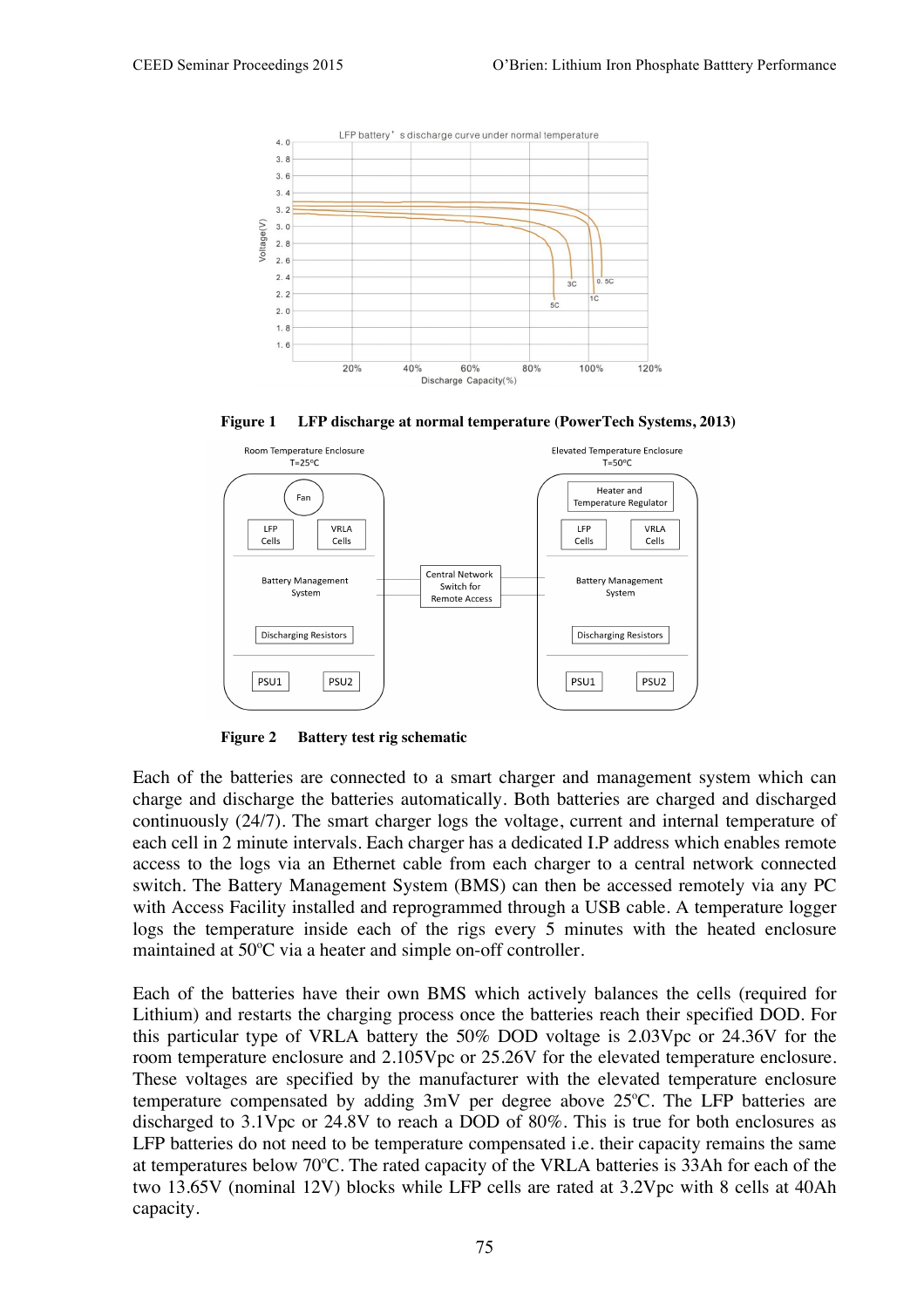#### **3. Results and Discussion**

The test rigs have been running for 3 weeks as of writing and will need to run for another 2 months before noticeable deterioration begins to surface. This is due to the long expected life of the batteries even at elevated temperatures. However some preliminary analysis shows consistent charge/discharge curves with an average cycle length of 6.4 hours for LFP allowing for 4 charge/discharge cycles every 24 hours. This is shown in the 24 hour (approx.) excerpt of the data graphed in Figure 3 below:



**Figure 3 LFP battery charge/discharge curve at 25<sup>o</sup> C over approx. 24 hours**

The longer than expected cycle length is due to cell balancing by the BMS neccesary for optimal performance of the LFP cells. Regular analysis of the discharge curve will ensure that the onset of deterioration is detected and quantified. Expected deterioration in LFP manifests itself with an increased internal resistance (Takeno & Shirota, 2006) as well as a steeper and more linear voltage discharge curve than that shown in Figure 3.



**Figure 4 VRLA battery charge/discharge curve at 25<sup>o</sup> C over approx. 24 hours**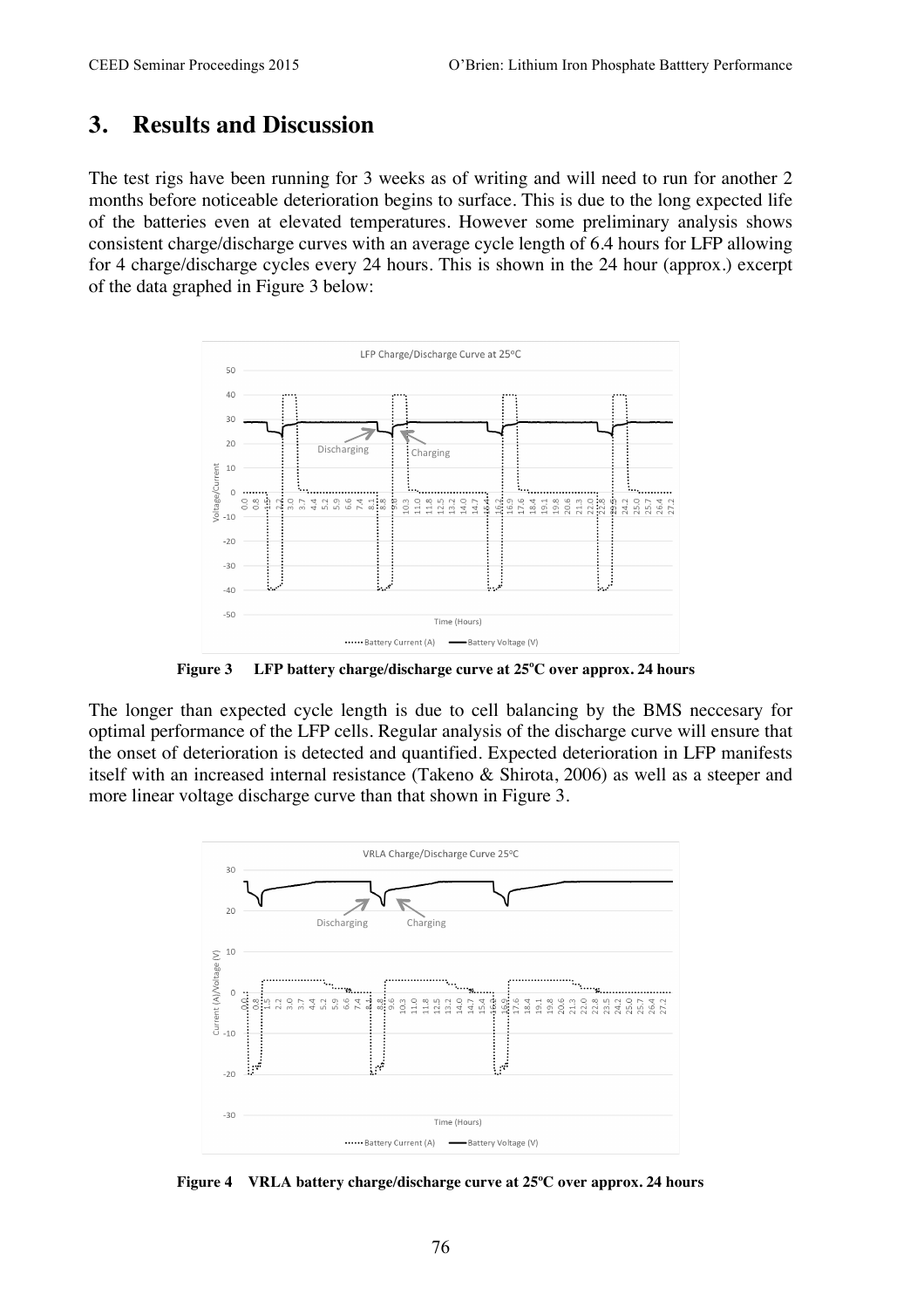Analysis of the VRLA charge/discharge curves yields an average cycle length of 7.5 hours allowing for 3 charge/discharge cycles every 24 hours. This is observed in the 24 hour excerpt of the recorded data given in Figure 4 above. Deterioration of the VRLA battery can also be observed by a change in the discharge profile. A reduction to 80% of the original capacity of the battery is usually defined as the end of life as below this it rapidly deteriorates and is susceptable to sudden failure (Power-Thru, n.d.). For the VRLA batteries selected this is when it can only recharge to 2.07Vpc or 24.84V for the room temperature enclosure and 2.145 or 25.74V with temperature compensation.

LFP batteries are expected to withstand over 5 times the number of charge/discharge cycles compared to lead acid with LFP being rated to 2000 or more cycles compared to only 400 for VRLA (Nabavi, 2014). Therefore the deterioration of the VRLA cells should occur much earlier despite achieving less cycles per day.

## **4. Conclusions and Future Work**

Thus far the groundwork has been laid for a reliable and accurate measurement of LFP and VRLA battery performance at elevated temperatures. Initial data shows consistent charge/discharge curves, however, the experimental phase is still at an early stage and so no signs of the onset of deterioration in the batteries has been detected. This was expected due to the long expected life of the batteries.

Further work is required in analysing the continued flow of data from the test rigs and detecting the onset and extent of any deterioration of the batteries. This manifests itself as increased internal resistance and a change in the profile of the voltage discharge curve. After an estimate of the lifetime of each battery type at elevated temperature has been determined the cost-benefit analysis can begin. This will consist of gathering quotes for equivalent VRLA and LFP systems as well as estimating maintenance costs over the predicted lifetime of the batteries in order to determine the energy storage method with the greatest NPV (Net Present Value).

A field test is also planned in order to take the batteries out of controlled conditions into a practical environment in order to measure how they perform in the real world. This would be at a site which is most suited to the LFP battery type (i.e. where it would most likely be used). This site would ideally have a high frequency of charge/discharge cycles at a high ambient temperature. An example of this would be an off-grid remote site in the North of WA powered by solar panels.

The results of this study will ensure Water Corporation is well informed when making future decisions on energy storage for the harsh Western Australian climate. Not only will it provide experimental data for the existing installed technology (VRLA) that will assist in creating less wasteful maintenance plans but it will also provide valuable independent testing of the newer LFP technology. This becomes more relevant as the uptake of renewable energy sources gains momentum and appropriate energy storage methods need to be employed to compensate for their intermittent power generation.